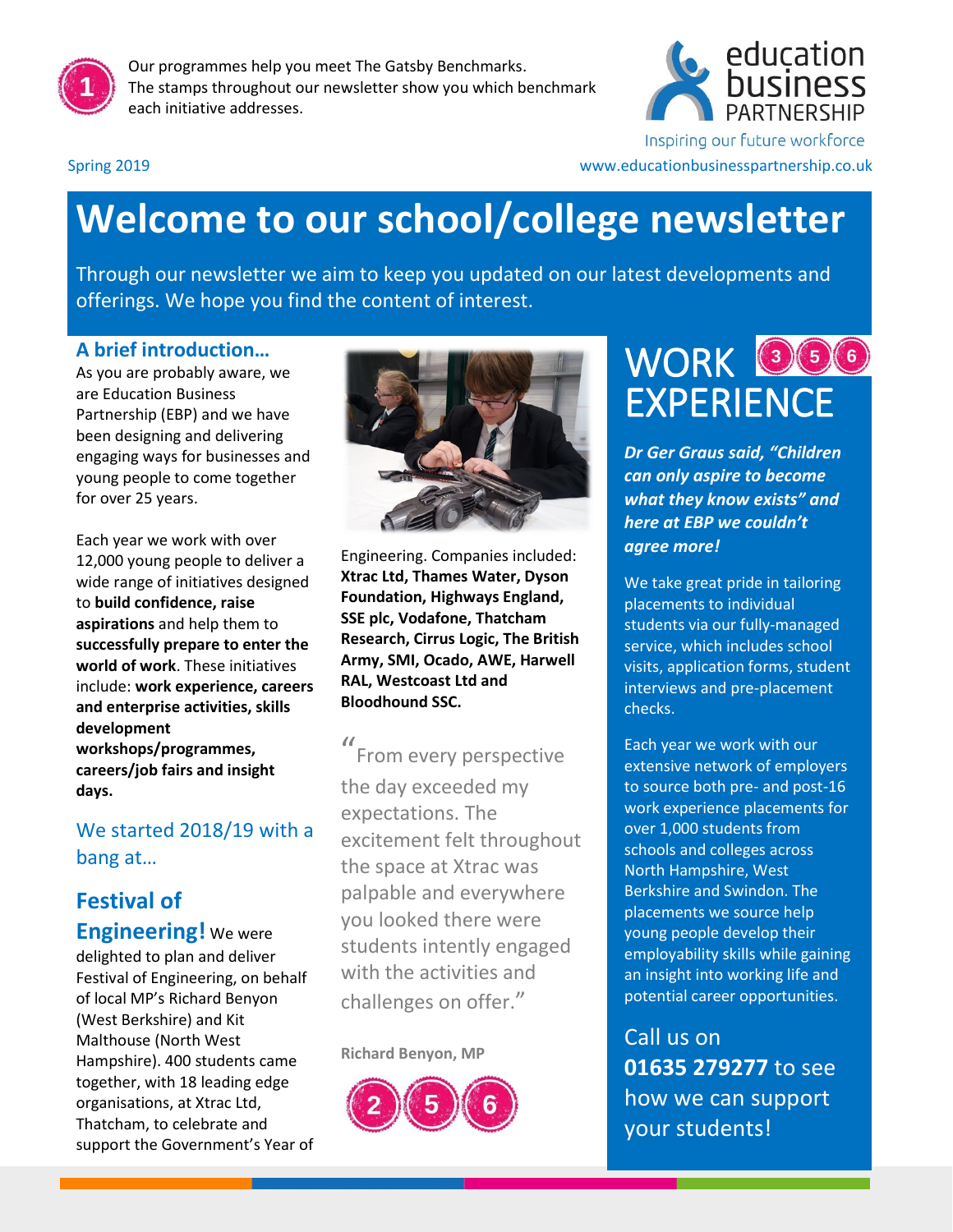### **Cultivate Makes Young Entrepreneurs' Ideas, Reality!**

Eight finalists, from local secondary schools were invited to Bayer Headquarters for the Cultivate 2018 grand final. Kira Edwards from Blessed Hugh Faringdon scooped the winning trophy and prize fund of £500.



Our hugely successful programme, Cultivate, is now in its eighth year. It is designed to encourage curious, self-motivated young people, aged 12-19, to take initial business ideas and turn them into a reality.

Kira won the award for her 'Autism Help' app, designed to help support autistic young people and their families. Kira said, "The experience was more challenging than I thought but it made me realise how I could help make such a positive impact for those with a disability. As someone who is autistic, I just want to help others in the same position and I think I can make a big difference. I'm really looking forward to taking the project forward."

A big well done to all the young people who made it to the final, they all did exceptionally well and should be proud of themselves!

What is happening now?



This years competition has already begun and we look forward to sharing more about this with you later in the term.



Over the last two terms, 2,500 students from year 8 & 9 from 16 schools from Swindon through to Reading have had the opportunity to take part in our People like Me workshops, funded by CA Technologies, to find out more about their own attributes and what STEM

related field they would be most suited to.

"More sessions are needed like this to raise aspirations and allow students to understand the options available to them." – **Teacher feedback**

## Apprenticeship Insight

Our Apprenticeship Insight workshops help inform young people about the possibilities and opportunities beyond education.

The workshops educate and excite young people about the different career paths available, challenge preconceptions, explore apprenticeships and affordability.

We have successfully designed and delivered workshops for a number of organisations, including a large retail chain – we delivered workshops on their behalf across the Thames Valley, reaching over 500 students!

# 84% of students

increased their knowledge about degree apprenticeships.

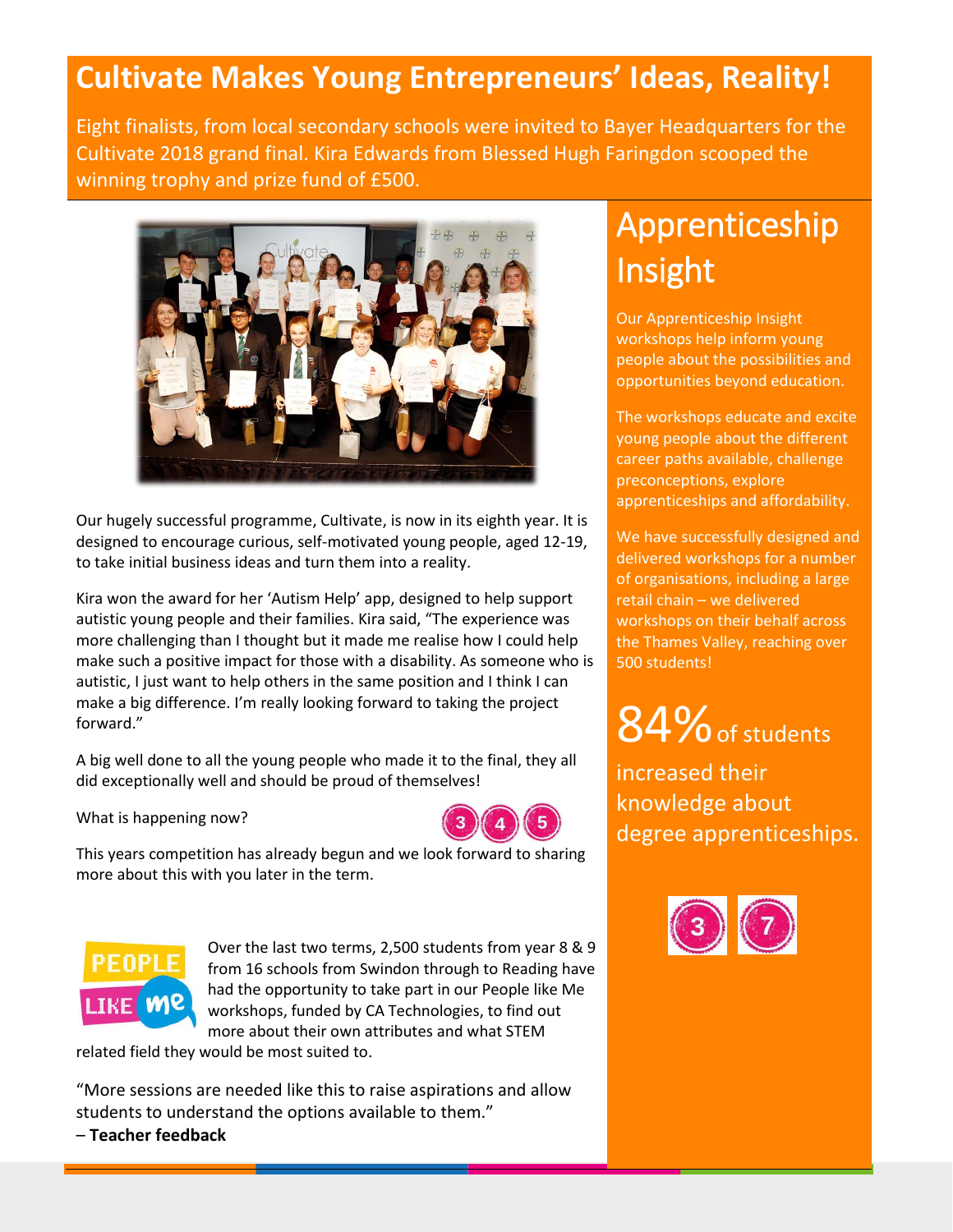## **Putting the Spotlight In partnership with**<br> **ON Careers**<br> **PUDY**<br> **PUGHER on Careers**



Following on from last year's success, where we organised and delivered 19 Spotlight on Career workshops for 1600 young people in and around Swindon, Berkshire, Oxfordshire and Buckinghamshire. We are delighted to be able to deliver our workshops to another 10 secondary schools this year, kindly funded by Study Higher, giving students the opportunity to spend time gaining an **insight into a specific business sector** and learning about the **possible career paths** within it.

Spotlights help to open students' eyes to a variety of sector specific jobs and inspire them to be ambitious about future and higher education options. Students leave Spotlight events enthused about potential career opportunities and their future education, which will ultimately open more doors to them in the future.

#### **These workshops designed for students who:**

- Are 13—16 years old
- Are undecided about their future career
- Have low aspirations but could achieve much more
- Have an idea about the sector(s) that they are interested in, but need motivating and inspiring to maintain/increase their focus at school in order to achieve their aspirations.

Our first Spotlight for 2019 took place at Reading Girls School, supported by Healthreach, BMW, Metrobank and Ridgeway Rise, focusing on:

#### **Engineering Dementia care/elderly care (healthcare) Finance and accounting**





# Girls in Hi-Tech



This programme is series of handson challenges designed to inspire and motivate female students to consider careers within Science, Technology, Engineering and Maths (STEM) and delivered by three different high technology businesses and supported by Ambassadors from these organisations.

It aims to give girls the opportunity to experience the types of roles that are available within these types of organisations and to hear first-hand from female business ambassadors about why careers in these sectors are good.

This year, Year 8 girls, from John O'Gaunt school, have had this amazing opportunity with:

[The Nav People](https://thenavpeople.com/)

#### [Thames Water](https://www.thameswater.co.uk/)

#### [The Rosalind Franklin Institute](https://www.rfi.ac.uk/)

**"It shows me all the different aspects of STEM and how females have the same choices as males."** - **Student feedback**

[Find out more about our Girls in](http://educationbusinesspartnership.co.uk/schools-and-colleges/career-inspiration-activities/girls-in-hi-tech/)  Hi- [Tech programme here](http://educationbusinesspartnership.co.uk/schools-and-colleges/career-inspiration-activities/girls-in-hi-tech/)